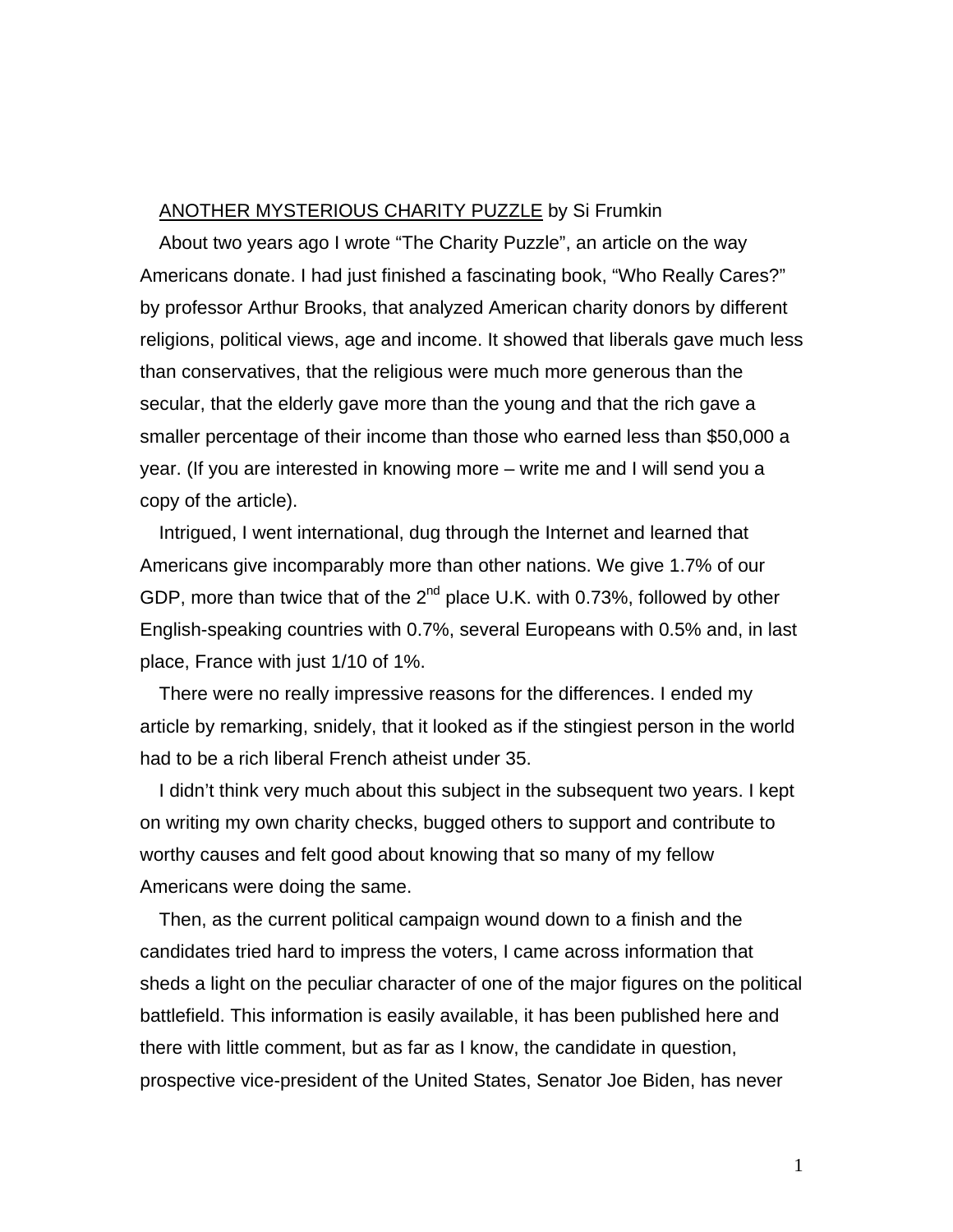been asked a direct question about being so extremely tightfisted in giving to charity. There may well be a good explanation. I would very much like to know what it is.

Here are the facts: the Joe and Jill Biden tax returns for the years 1998 - 2007 show a total income of \$2,450,042 and a total of charity contributions of \$3,690 – about one eighth of 1%.

The Bidens' worst year was 1999 – adjusted income of \$210,797 and a contribution of \$120 - less than one sixteenth of 1%.

Their best year was 2007 with an income of \$319, 853 and donations of \$995 – slightly more than a quarter of 1%.

Syracuse University's professor Arthur Brooks, the author of the book I mentioned in the beginning, says that the average American household gives about two percent of adjusted gross income a year. For the Biden household this would have meant a contribution of \$49,000 for the 10 years. They gave \$3,690 – one fifteenth of what an average American family gives!

By comparison, Al Gore, the 1992 Democratic candidate for vice president, donated \$1,727 out of an income of \$183,558 – about 1%. This too was about half of what an average American gives but compared to Biden, Al Gore was generous – he gave more in one year than Biden did in five years! I should add that Gore was much less generous when he wasn't running for office – in 1997 he gave \$353 from an income of almost \$200,000 – just  $1/17<sup>th</sup>$  of 1%!

Are all politicians this stingy? Well, some aren't. Tod and Sarah Palin released their tax returns for 2006 - \$166,080 and 2007 - \$127,869 or a total income of \$293,949 for the two years with charity contributions of \$8105. This works out to about 2.75% and compares to Biden's donation for the same amount earnings of just \$570! There is also Dick Cheney, the current vicepresident whose 10-year tax return showed an average yearly donation of "just" 2.14%. At the time he was roundly castigated by the New York Times and other